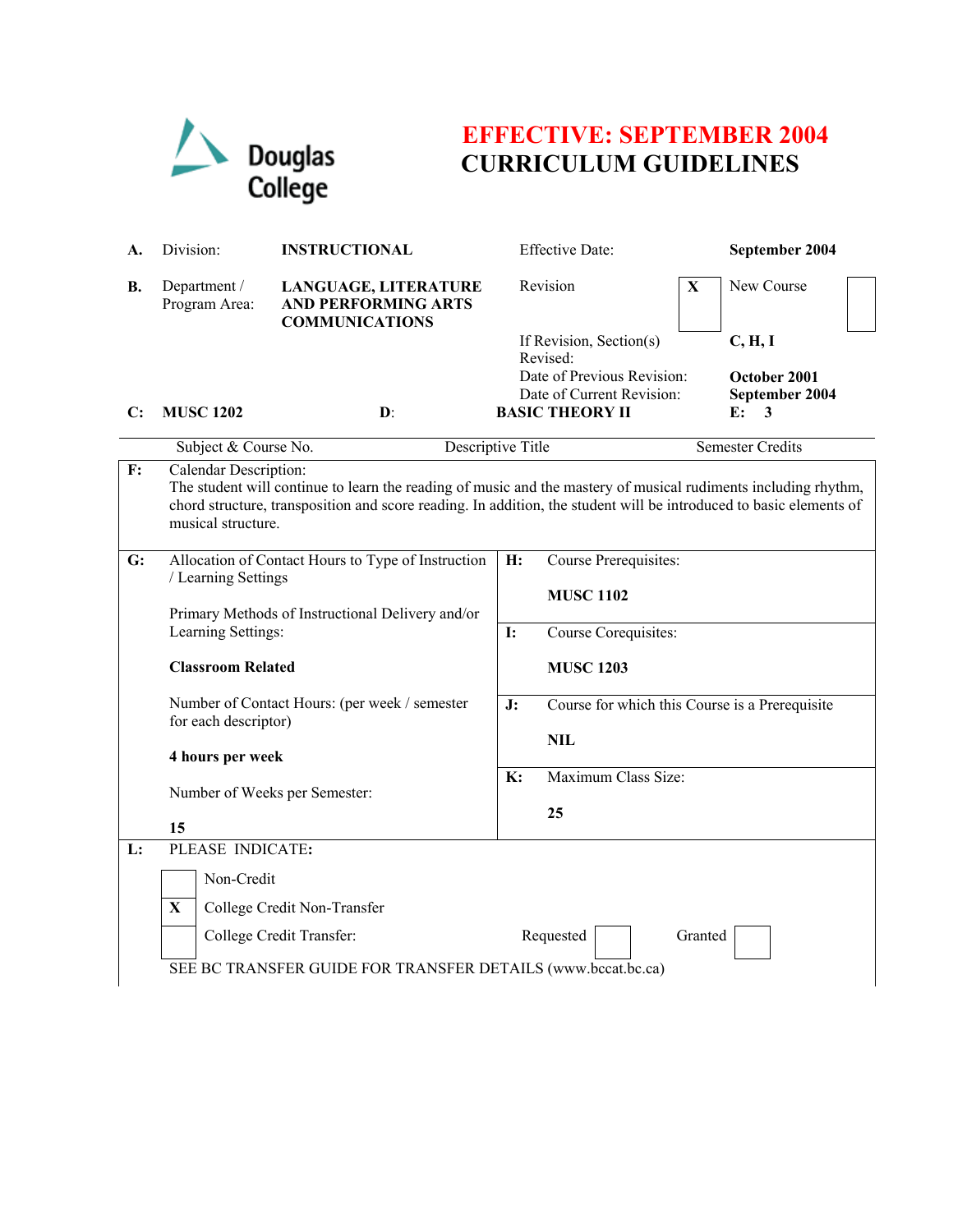## **M:** Course Objectives / Learning Outcomes At the end of the course, the successful student should be able to: 1. Demonstrate an expanded knowledge of, and skills in, the rudiments of music 2. Write and analyse simple tonal four-part harmony 3. Transpose 4. Read vocal and instrumental scores **N:** Course Content: Content will include, but is not limited to the following: 1. Pitch Notation a) C clefs (alto and tenor) b) Note & key names in foreign languages 2. Rhythm a) Irregular groupings b) Irregular meters c) Changing meters d) Syncopation e) Hemiola 3. Chord Structure a) Triad types, root position and inversions b) Seventh chords, root position and inversions c) Traditional nomenclature of chords d) Figured bass: concept and pedagogical application e) Popular chord symbols: function and application f) Substitution chords: concept 4. Transposition a) by key b) by interval 5. Score Writing a) close and open score b) choral c) string quartet d) orchestra 6. Musical Instruments a) Transposing and nontransposing instruments b) Families of instruments c) Names of instruments in foreign languages d) Description and aural recognition of instrument types 7. Musical terms and signs 8. Sight Reading – trio and quartet scores, orchestral score, choral score 9. Harmony a) Voicing and doubling of triads in root position; close and open position b) Progressions of triads in root position: basic voice leading principles c) Dominant seventh and secondary dominant 10. Musical Structure a) Phrase and cadence

- 
- b) Cadence types